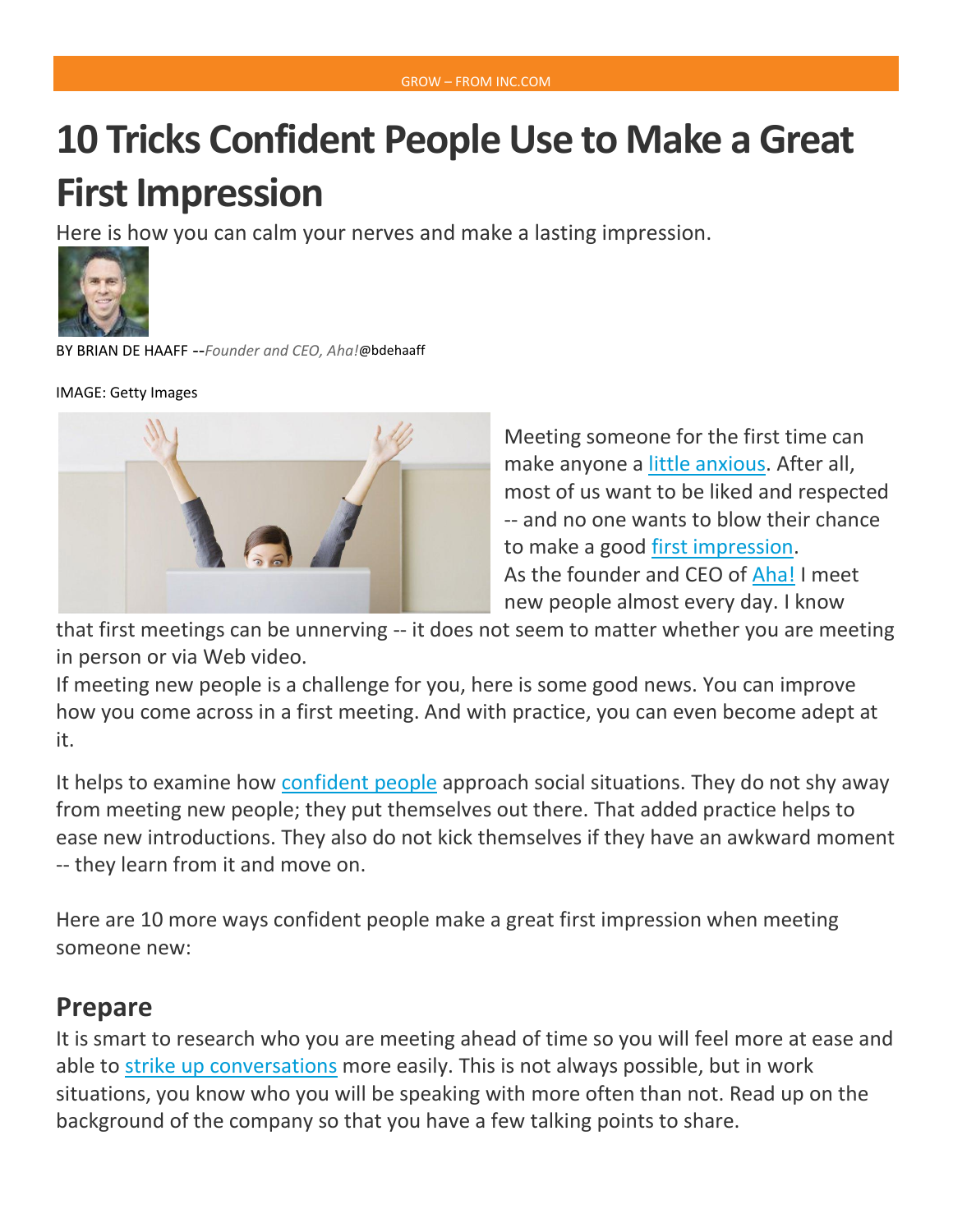#### **Be punctual**

Being late not only makes a poor first impression, but it starts you off at a disadvantage. If you are meeting in person, plan to arrive a little early so you can find a parking space and collect your thoughts. If you are participating in a web meeting, eliminate distractions ahead of time and be ready to log in as soon as the meeting starts.

# **Offer a friendly hello**

You may not have given much thought to how you say hello. But studies of [vocal](http://journals.plos.org/plosone/article?id=10.1371/journal.pone.0090779)  [attractiveness](http://journals.plos.org/plosone/article?id=10.1371/journal.pone.0090779) show that people form an immediate opinion of the other person's personality with this simple greeting. So make sure your warmth comes through when you say hello the first time.

#### **Use appropriate eye contact**

Eye contact is one more way that people gauge the trustworthiness of others. If you are not sure how long to hold the other [person's](https://www.themuse.com/advice/the-secrets-to-making-nonawkward-eye-contact) gaze, look at their eyes long enough to register what color their eyes are. Eye contact is also critical if you are meeting online, so be sure to look at the other person on the screen, just as if you were meeting in person.

## **Engage in chitchat**

You may think that small talk is a waste of time (and just want the conversation done and over with.) But small talk is important to the art of conversation; a few minutes chatting about the weather helps eliminate your own awkwardness before you ease into more serious topics. Chitchat also makes the other person feel comfortable (which will make you more likable.)

## **Ask questions**

You may think that you should show strength and launch right into your discussion. But posing a question first allows the other person to have the floor -- which helps them to feel [understood.](http://www.wired.com/2012/11/amy-cuddy-first-impressions/) In the process, you learn something new about the other person, which helps to build the relationship.

#### **Give and take**

Some people have a tendency to ramble on when nervous, and rush to fill in any awkward silences. If you are a rambler, remember that a conversation should have a nice back-andforth rhythm. Take turns and listen to what the other person is saying, instead of planning what you are going to say next.